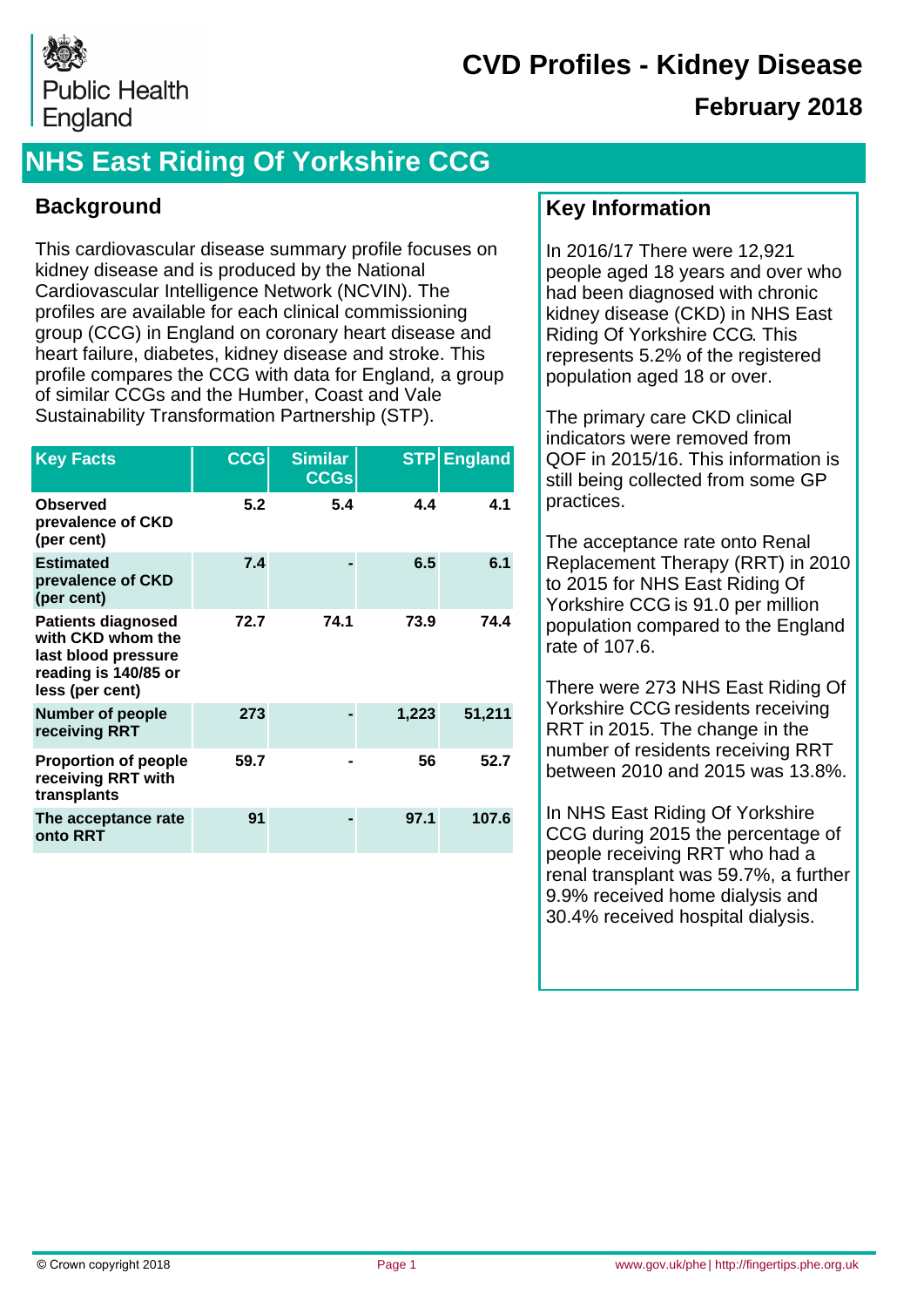

### **February 2018**

## **NHS East Riding Of Yorkshire CCG**

### **Disease prevalence**

Prevalence is the number of people in a given population with a particular condition at a point in time. CKD is classified into six stages based on glomerular filtration rate (roughly a percentage of kidney function) and three levels of proteinuria (protein in the urine). This profile describes the prevalence and management of moderate to severe CKD (i.e. CKD stages G3–G5 as defined by the NICE). Stage 3 CKD can be sub classified into 3a and 3b with stage 3b experiencing a higher risk of CVD and end stage renal disease (ESRD) than those in 3a.



#### **Chronic kidney disease prevalence, 2014/15 - 2016/17 (per cent)**

Source: Quality and Outcomes Framework (QOF), 2016/17 Copyright © 2018, Re-used with the permission of NHS Digital. All rights reserved.

Patients diagnosed with CKD benefit from early treatment which can reduce mortality and slow progressive decline in kidney function. Diagnosis also highlights patients at risk of greater harm due to medication side effects and acute kidney injury.

The diagnosed (observed) CKD prevalence in NHS East Riding Of Yorkshire CCG is 5.2%. The estimate of total levels of CKD (diagnosed and undiagnosed) in the population is 7.4%. In England the estimated prevalence of CKD varies by gender with an estimated prevalence of 4.7% in men and 7.4% in women. Prevalence increases with age, and in people aged 64 and under the estimated prevalence is 1.9%, increasing to 32.7% in people aged 75 and over.

Source: Prevalence estimates, 2011 CKD Prevalence model, G.Aitken, University of Southampton based on the Health Survey for England 2009 and 2010

#### **Variation by general practice of chronic kidney disease prevalence, 2016/17 (per cent)**



Practice level prevalence values with the practice identified can be found at https://fingertips.phe.org.uk/profile/cardiovascular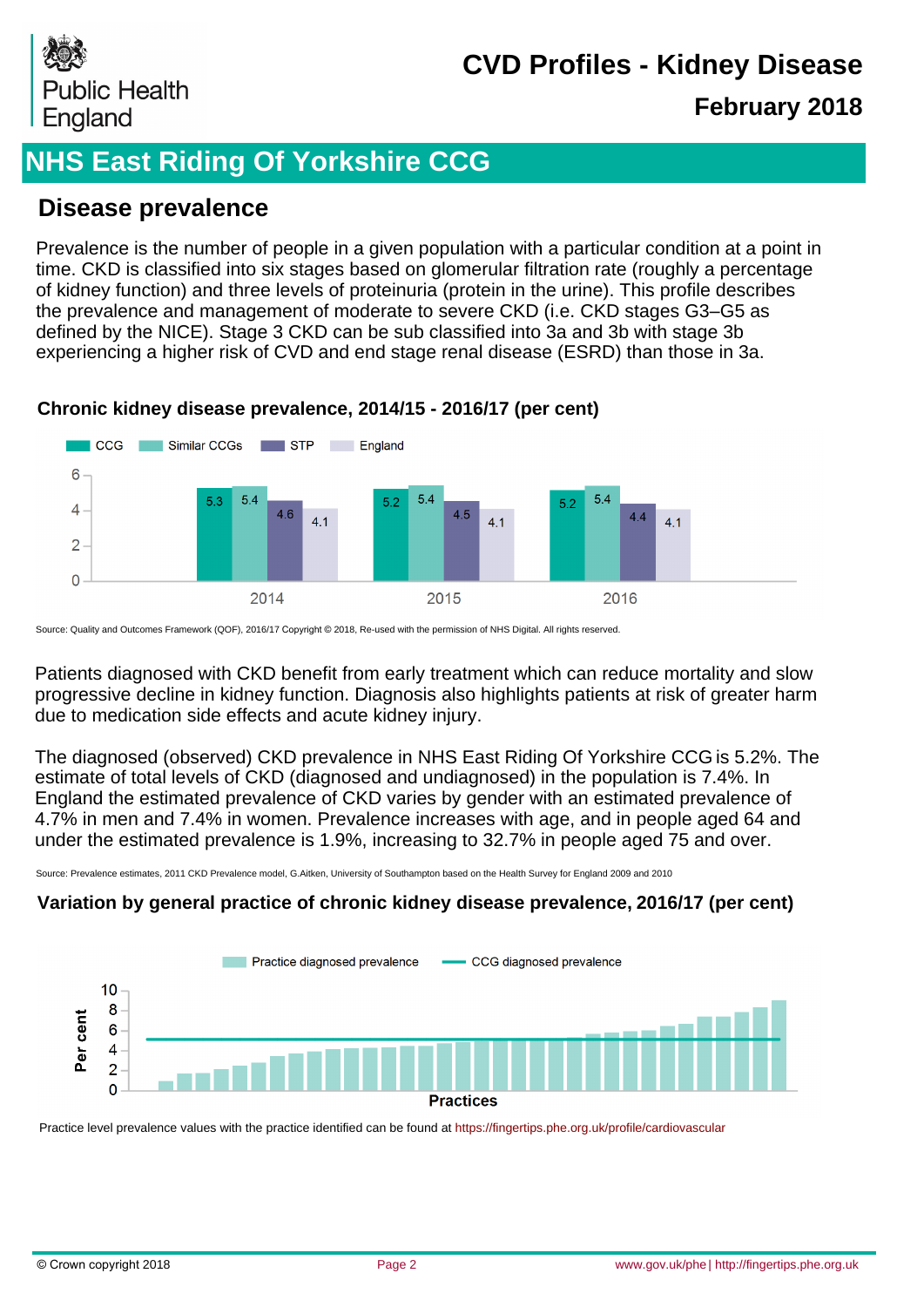

### **February 2018**

# **NHS East Riding Of Yorkshire CCG**

### **Care processes and treatment indicators**

In 2014/15 there were three QOF CKD treatment indicators which described the management of CKD in primary care. The graph below shows the achievement of CKD002 in 2014/15, the last year when the indicator was a mandated or incentivised QOF indicator.

#### **The percentage of patients on the CKD register in whom the last blood pressure reading is 140/85 mmHg or less, CKD002, 2014/15 (per cent)**



Source: Quality and Outcomes Framework (QOF), 2014/15 Copyright © 2018 , Re-used with the permission of NHS Digital. All rights reserved.

From April 2015 the management of patients on the CKD register is no-longer contained in the QOF, but treatment of hypertension remains the single most important means to decrease overall cardiovascular risk in CKD, and to reduce the chance of progression to ESRD. In 2016/17 data on blood pressure readings in people on the CKD register was still submitted from approximately 78% of GP practices across England. For practices submitting data in England in 2016/17 the percentage of patients with CKD who achieved the BP management target in the preceding 12 months was 66.5%. As the CKD indicators are no longer in QOF, there is a different data collection mechanism now in place, this means that the 2014/15 and 2016/17 treatment figures are not directly comparable. Information on the CKD indicators and other indicators no longer in QOF can be accessed on the NHS Digital website [digital.nhs.uk/catalogue/PUB30049](https://digital.nhs.uk/catalogue/PUB30049)

#### **Acute Kidney Injury (AKI)**

Acute Kidney Injury (AKI) is the preferred term for acute renal failure. It is a condition where there is a rapid reduction in kidney function over hours or days. It is estimated that in the UK up to 100,000 deaths each year in hospital are associated with AKI. Think Kidneys is a national programme led by the UK Renal Registry in partnership with NHS Improvement and is the NHS campaign to improve the care of people at risk of, or with AKI.

Biochemistry laboratories have been mandated since April 2015 to submit data on AKI to the UK Renal Registry. Over the twelve months (July 2016 - June 2017) in England there were 335,000 AKI alerts reported to the UK Renal Registry. Using all the AKI alerts submitted in the 12 month period the overall age and sex adjusted thirty-day mortality for people with AKI was 17% this was higher with increased AKI stage. Rates of AKI are reported on a quarterly basis and sent by the UK renal registry to all England CCG.

For further details see the Think Kidneys website [www.thinkkidneys.nhs.uk/aki/aki-data/](https://www.thinkkidneys.nhs.uk/aki/aki-data/)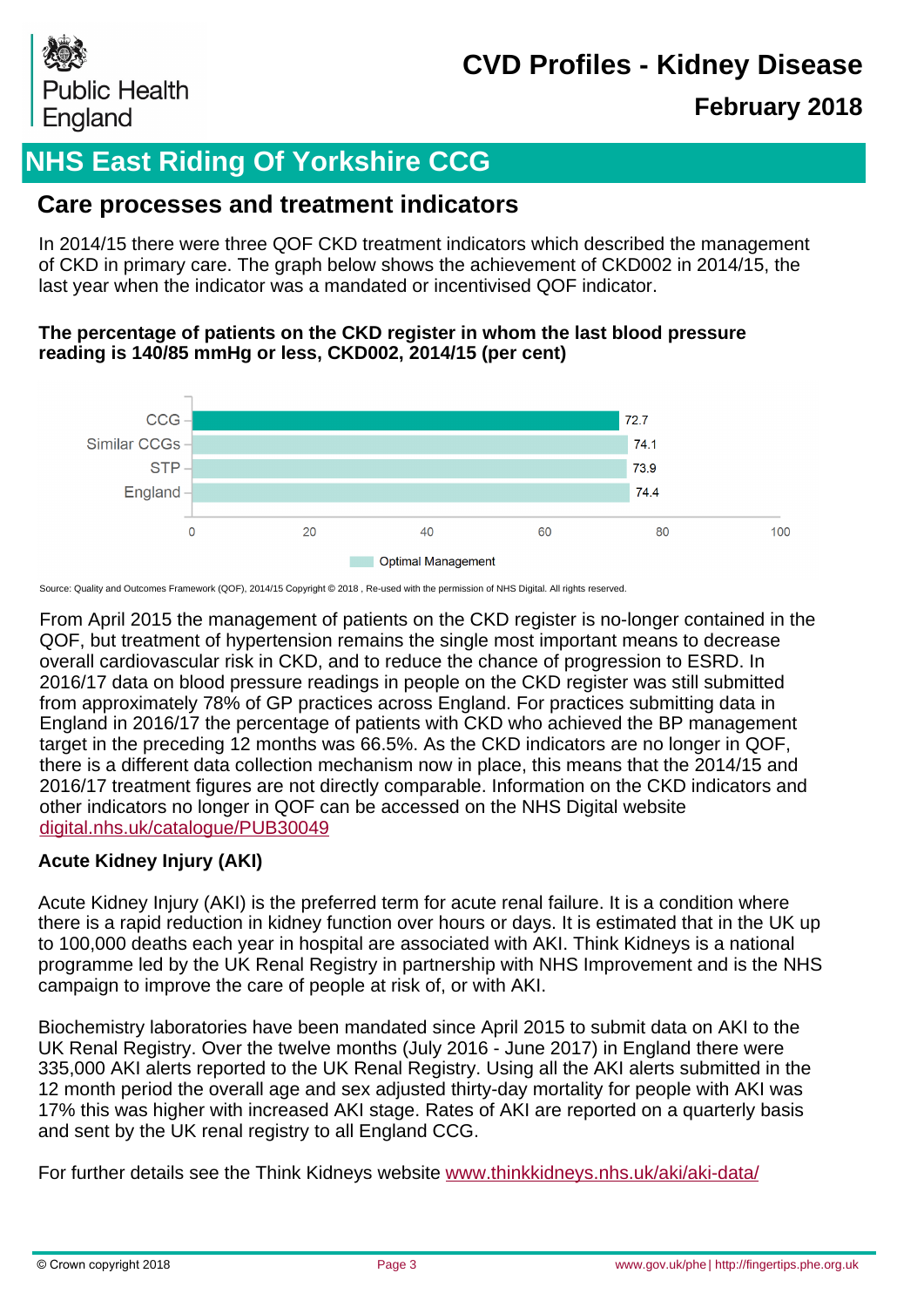

### **February 2018**

# **NHS East Riding Of Yorkshire CCG**

### **Preparation for Renal Replacement Therapy (RRT)**

It is clinically advantageous for people with ESRD to be referred to kidney services early to allow consideration of treatment options and for complications such as anaemia to be managed. Renal Association guidelines recommend a minimum of 90 days preparation time, in practice longer is often needed for sometimes complicated decision making. There is no national collection of data on patients with advanced CKD not receiving RRT (although this is now beginning). The measures presented below indicate the number of people who begin RRT in the given time period, they do not measure people who do not receive RRT and who opt for supportive care (sometimes called

"conservative kidney care" or "conservative management"). This important group of people choosing not to have RRT are often complex to care for well as they are commonly frail, and have multiple other medical problems. For some CCGs the number of patients is low or the data incomplete, so the data has been suppressed.

#### **Provision of services, 2010 to 2015**

|                                                                                     | <b>CCG</b> | <b>England</b> | <b>STP</b> |
|-------------------------------------------------------------------------------------|------------|----------------|------------|
| RRT acceptance rate (per million<br>population), 2010 to 2015                       | 91.0       | 107.6          | 97.1       |
| Ratio of observed / expected number<br>of people accepted onto RRT, 2010 to<br>2015 | 0.7        | 1.0            | 0.8        |

Source: UKRR, 2015

Acceptance rates reflect the number of patients commencing RRT. Acceptance and prevalence rates vary between different CCGs. This is due to a number of different reasons reflecting the demography of the local population and demand for and supply of RRT services within local areas. The number of people who opt not to have RRT (currently not measured nationally) is another important reason for variation in RRT acceptance rates.

#### **The Transforming Participation in Chronic Kidney Disease (CKD) programme**

NHS England and the UK Renal Registry are undertaking a programme to ensure that people with kidney disease are placed at the centre of their own care. This programme is called the Transforming Participation in Chronic Kidney Disease (CKD) programme and details can be found on the Think Kidneys website.

An online service called Patientview is available for people with kidney disease (and in some areas inflammatory bowel disease and diabetes mellitus). Patientview lets people monitor their results, manage their condition and communicate with their care team. The system is now available in more than 90% of UK renal units. More details about Patientview can be found at www.patientview.org.

#### **Patient reported outcomes**

In 2016 the UK Renal Registry in conjunction with the British Kidney Patient Association circulated a Patient Reported Experience Measure to the 52 renal units in England. 8,800 surveys were returned from 41 centres. More details are available from [www.thinkkidneys.nhs.uk/ckd](http://www.thinkkidneys.nhs.uk/ckd)